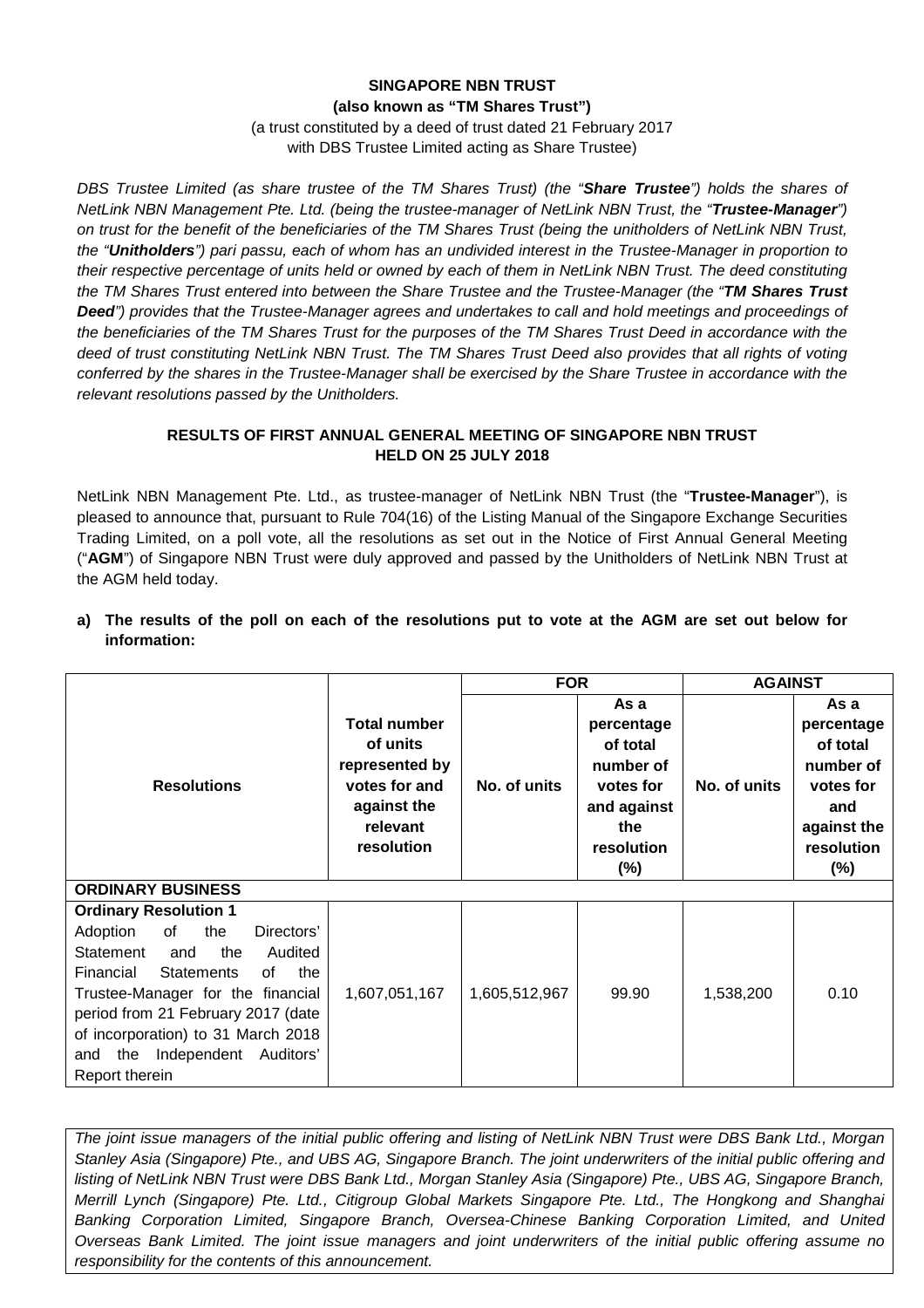|                                                                                                                                                                                  |                                                                                                             | <b>FOR</b>    |                                                                                                        | <b>AGAINST</b> |                                                                                                     |  |
|----------------------------------------------------------------------------------------------------------------------------------------------------------------------------------|-------------------------------------------------------------------------------------------------------------|---------------|--------------------------------------------------------------------------------------------------------|----------------|-----------------------------------------------------------------------------------------------------|--|
| <b>Resolutions</b>                                                                                                                                                               | <b>Total number</b><br>of units<br>represented by<br>votes for and<br>against the<br>relevant<br>resolution | No. of units  | As a<br>percentage<br>of total<br>number of<br>votes for<br>and against<br>the<br>resolution<br>$(\%)$ | No. of units   | As a<br>percentage<br>of total<br>number of<br>votes for<br>and<br>against the<br>resolution<br>(%) |  |
| <b>Ordinary Resolution 2</b>                                                                                                                                                     |                                                                                                             |               |                                                                                                        |                |                                                                                                     |  |
| Approval for payment of Directors'<br>fees of up to S\$1,017,500 for the<br>financial year ending 31 March<br>2019, payable quarterly in arrears                                 | 1,606,114,667                                                                                               | 1,604,555,169 | 99.90                                                                                                  | 1,559,498      | 0.10                                                                                                |  |
| <b>Ordinary Resolution 3</b>                                                                                                                                                     |                                                                                                             |               |                                                                                                        |                |                                                                                                     |  |
| Re-appointment of Deloitte<br>&<br>Touche LLP as Auditors of the<br>Trustee-Manager and to authorise<br>Trustee-<br>Directors of the<br>the<br>Manager to fix their remuneration | 1,604,341,667                                                                                               | 1,604,034,669 | 99.98                                                                                                  | 306,998        | 0.02                                                                                                |  |
| <b>SPECIAL BUSINESS</b>                                                                                                                                                          |                                                                                                             |               |                                                                                                        |                |                                                                                                     |  |
| <b>Ordinary Resolution 4</b><br>Re-election of Mr Chaly Mah Chee<br>Kheong as Director of the Trustee-<br>Manager                                                                | 1,606,338,867                                                                                               | 1,574,928,663 | 98.04                                                                                                  | 31,410,204     | 1.96                                                                                                |  |
| <b>Ordinary Resolution 5</b>                                                                                                                                                     |                                                                                                             |               |                                                                                                        |                |                                                                                                     |  |
| Re-election of Ms Koh Kah Sek as<br>Director of the Trustee-Manager                                                                                                              | 1,604,663,367                                                                                               | 1,575,843,763 | 98.20                                                                                                  | 28,819,604     | 1.80                                                                                                |  |
| <b>Ordinary Resolution 6</b>                                                                                                                                                     |                                                                                                             |               |                                                                                                        |                |                                                                                                     |  |
| Re-election of Mr Lang Tao Yih,<br>Arthur as Director of the Trustee-<br>Manager                                                                                                 | 1,604,047,167                                                                                               | 1,568,232,065 | 97.77                                                                                                  | 35,815,102     | 2.23                                                                                                |  |

## **b) Details of parties who are required to abstain from voting on any resolution(s), including the number of Units held and the individual resolution(s) on which they are required to abstain from voting**

No party was required to abstain from voting on any resolution put to the AGM. Nonetheless, to demonstrate good corporate governance practices:

- All Non-Executive Directors, who are also Unitholders of NetLink NBN Trust, had abstained from voting on Ordinary Resolution 2 in respect of the approval for payment of Directors' fees for the financial year ending 31 March 2019.
- Mr Chaly Mah Chee Kheong, Ms Koh Kah Sek and Mr Lang Tao Yih, Arthur, who are also Unitholders of NetLink NBN Trust, had abstained from voting in respect of their own re-election as Director of the Trustee-Manager.

### **c) Name of firm and/or person appointed as scrutineer**

DrewCorp Services Pte Ltd was appointed as Scrutineer for the conduct of the poll at the AGM.